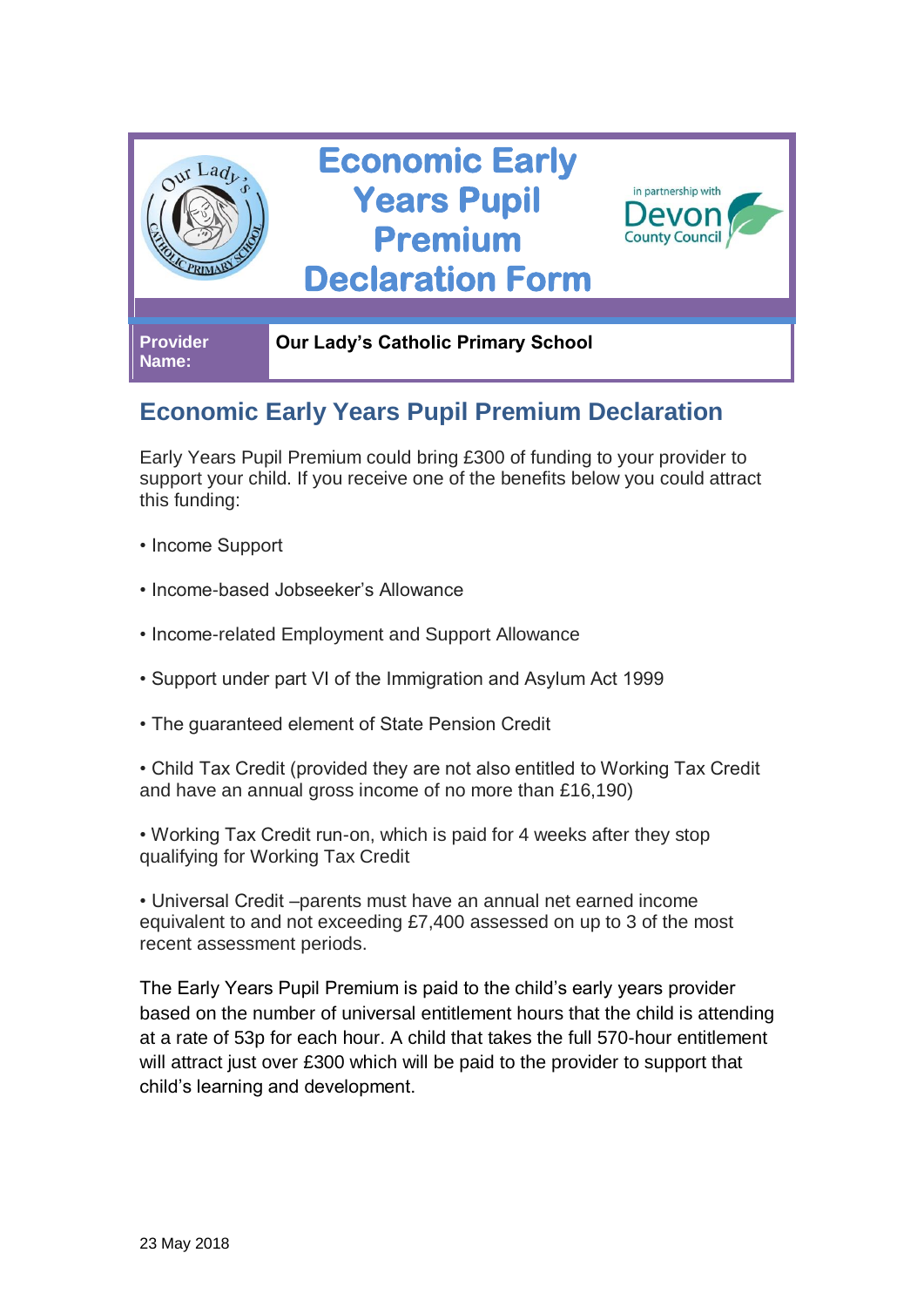**We need the following personal information to check if you are eligible.**

## **Child's Details** (to be completed by the parent/carer)

| <b>Legal Name:</b> | <b>First Name</b> | <b>Middle Name(s)</b> | <b>Last Name</b> |  |  |  |  |  |  |
|--------------------|-------------------|-----------------------|------------------|--|--|--|--|--|--|
|                    |                   |                       |                  |  |  |  |  |  |  |
|                    |                   |                       |                  |  |  |  |  |  |  |
|                    |                   |                       |                  |  |  |  |  |  |  |
| Date of Birth:     |                   |                       |                  |  |  |  |  |  |  |

## **Parents Details**

| Last name:                                                      | <b>Parent/Guardian 1</b> |  |   |  |  |  |  |           | <b>Parent/Guardian 2</b> |  |  |   |  |  |  |  |  |  |  |  |  |
|-----------------------------------------------------------------|--------------------------|--|---|--|--|--|--|-----------|--------------------------|--|--|---|--|--|--|--|--|--|--|--|--|
|                                                                 |                          |  |   |  |  |  |  |           |                          |  |  |   |  |  |  |  |  |  |  |  |  |
| <b>First Name:</b>                                              |                          |  |   |  |  |  |  |           |                          |  |  |   |  |  |  |  |  |  |  |  |  |
| Date of Birth                                                   |                          |  | M |  |  |  |  |           |                          |  |  | M |  |  |  |  |  |  |  |  |  |
| <b>National Insurance</b><br>Number:                            |                          |  |   |  |  |  |  |           |                          |  |  |   |  |  |  |  |  |  |  |  |  |
| <b>National Asylum Support</b><br><b>Service (NASS) Number:</b> |                          |  |   |  |  |  |  |           |                          |  |  |   |  |  |  |  |  |  |  |  |  |
| <b>Address:</b>                                                 |                          |  |   |  |  |  |  |           |                          |  |  |   |  |  |  |  |  |  |  |  |  |
|                                                                 | Postcode:                |  |   |  |  |  |  | Postcode: |                          |  |  |   |  |  |  |  |  |  |  |  |  |

## **General Data Protection Regulation Template Consent**

Your personal data is being used by [**state provider name**] for the purposes of claiming Early Years Pupil Premium funding from Devon County Council. We undertake to ensure your personal data will only be used in accordance with our privacy notice which can be accessed [**state where this can be located or provide hyperlink**]

The information provided will be shared with Devon County Council (DCC). For more details see [Devon County Councils Privacy Notice](https://new.devon.gov.uk/privacy/privacy-notices/privacy-notice-for-early-years/)

Please confirm that you give your consent to [**state provider name**] using your personal data as outlined in our privacy notice and Devon County Councils privacy notice, by completing the table below.